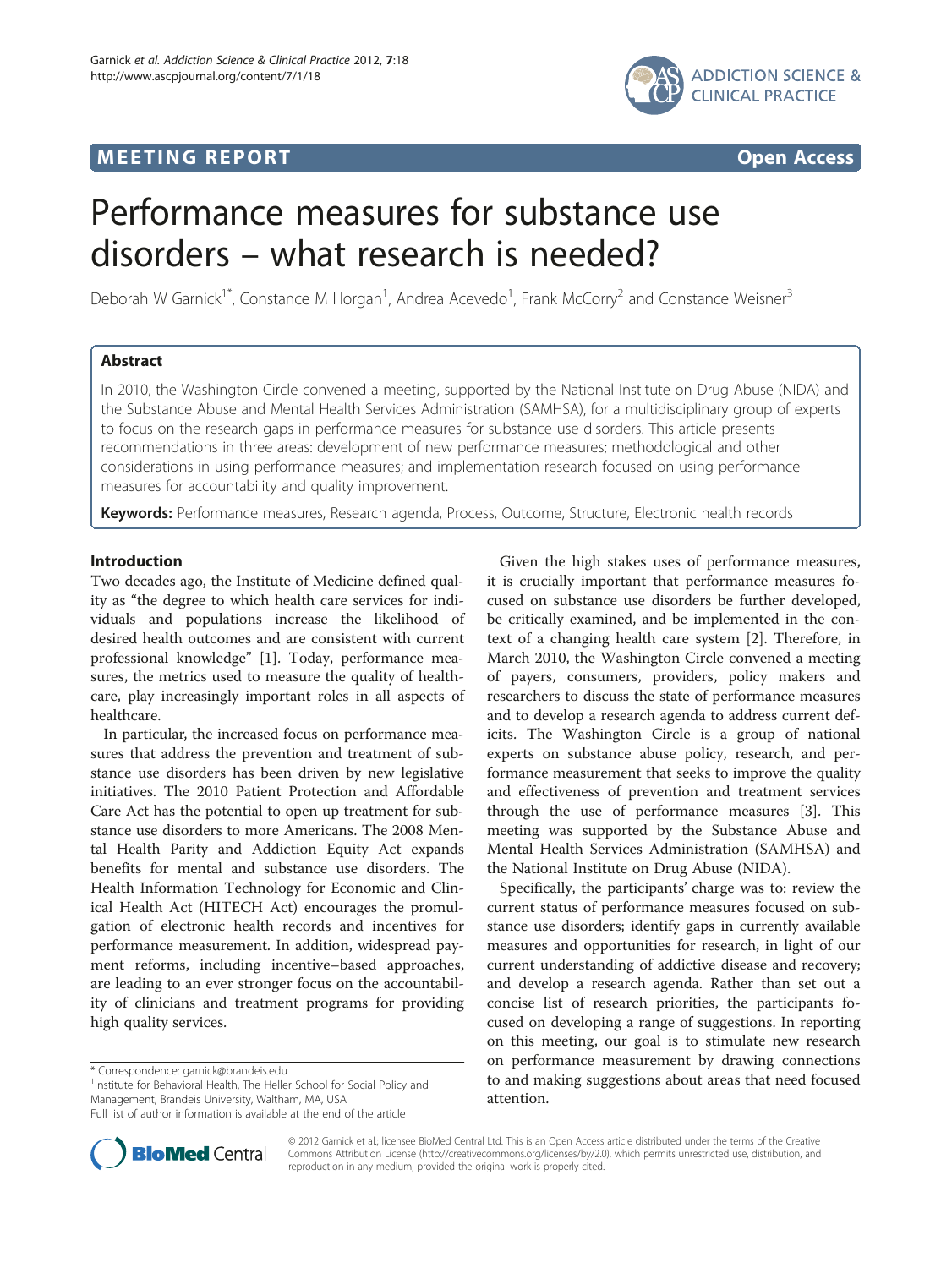In this meeting report, we briefly review the context for developing a research agenda for performance measures for substance use disorders and present the recommendations. This report builds on a foundation of earlier work, including the Institute of Medicine Report: Improving the Quality of Health Care for Mental and Substance-Use Conditions [[4\]](#page-9-0), a background paper commissioned for that report [\[5](#page-9-0)], and a recent article on priorities for policy research [[6\]](#page-9-0).

# Context

Timothy Condon (National Institute on Drug Abuse) emphasized that performance measurement needs to be considered in the context of developments in our understanding of substance use disorders, of newly emerging standards of care, and of behavioral health more broadly, as well as in the context of general medical care. Increasingly, common thinking has shifted from considering substance misuse to be a human failing to an understanding that addiction is a treatable disease. Clinical research has revealed the role of genetics in vulnerability to addiction, changes in brain functioning that make voluntary behavior different after addiction than in the absence of addiction, and the role of social/cultural environment in addiction. Thus, the most effective treatment strategies will attend to all aspects of addiction, including biology, behavior and social context. It is key to consider these aspects of the nature of addiction in developing a research agenda on performance measurement [\[5](#page-9-0)]. There is an emerging consensus that addiction is often a chronic condition akin to other chronic conditions in the medical sphere with similar rates of nonadherence to treatment and relapse.

Mady Chalk (Treatment Research Institute) pointed out that there is a well-studied repertoire of interventions to treat addiction or to change unhealthy patterns of use which has provided additional impetus to the development of measures. Although there are evidence-based approaches to addiction treatment, their implementation remains challenging because of limitations involving organizational readiness, resources, and leadership [\[7](#page-9-0)].

Describing the landscape of performance measurement, Constance Horgan (Brandeis University) emphasized that a decade ago, only a handful of organizations focused on performance measurement, while today a plethora of groups are developing, testing, endorsing, using, or selling measures in the general medical sector. Several leading organizations include a specific focus on performance measures for substance use disorders in their current initiatives including the National Quality Forum (NQF), the National Committee on Quality Assurance (NCQA), and the American Medical Association (AMA). Many other groups are incorporating performance

measures for substance use disorders into their broadbased measure development initiatives. One promising measurement approach is to consider individuals' multiple interactions with the health care system through composite measures which allow for a more integrated assessment of performance that can include behavioral as well as general medical conditions.

#### Research recommendations

The meeting participants were asked to focus their recommendations in three areas: development of new performance measures; methodological and other considerations in using performance measures; and implementation research focused on using performance measures for accountability and quality improvement. During the meeting, the participants did not prioritize among their many research recommendations, although there was general consensus that work is needed in all three broad areas. In this section, we review these recommendations and outline their rationales.

## Development of new performance measures

Developing new performance measures is challenging because they need to meet several criteria, including importance, scientific soundness and feasibility [[5,8\]](#page-9-0). Endorsement by the National Quality Forum (NQF) is required for measures to be used in Federal programs, and the endorsement process imposes a high level of rigor with respect to these standards of specification and testing. The meeting participants recommended development across a balance of types of measures structural, process, and outcome measures. The group also recommended consideration of composite measures that aggregate multiple domains and stressed the need to establish associations between structural or process measures and outcomes.

# Development of structural measures

Structural measures are features of a healthcare organization or health system that are focused on its capacity to provide health care. They are often used in contracts between health plans and managed behavioral healthcare organizations, and in accreditation of facilities. For example, in the NCQA accreditation of managed behavioral healthcare organizations, structural measures are included to determine whether there are practitioners located throughout the service area and whether there are sufficient numbers of practitioners [[9,10\]](#page-9-0). Promising areas for development of new structural measures should build on current research on best management practices in the following areas:

• Inclusion of medications to treat addictive disorders on a health plan's formulary. For example, this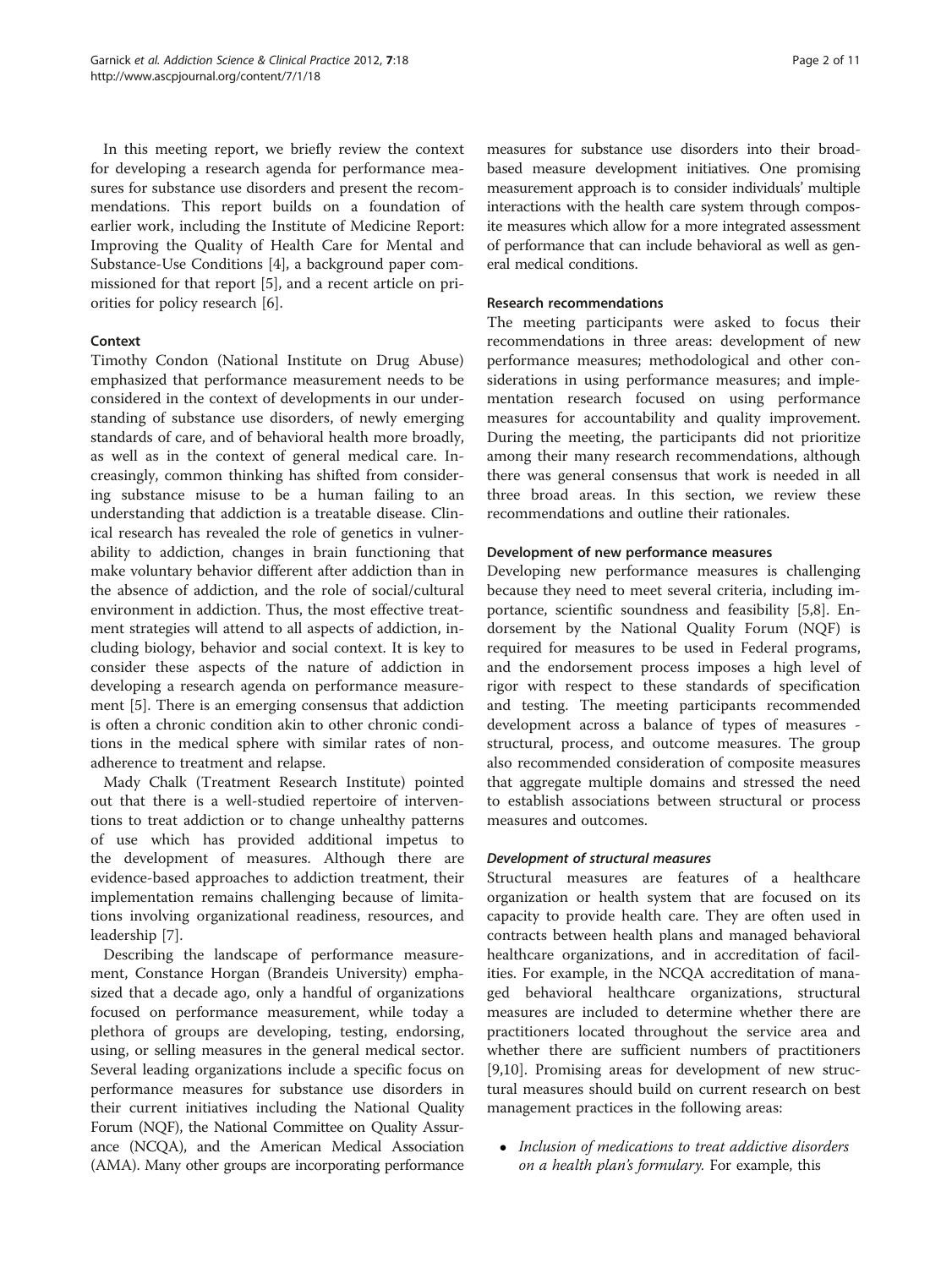includes naltrexone, disulfiram and acamprosate for alcohol abuse and dependence, and buprenorphine and methadone for opioid dependence.

- Rate of collecting and reporting data on clients' perceptions of care using standardized instruments (e.g., the ECHO or Modular survey). Surveying clients is consistent with the national priority for patient-centered care.
- Measures of management practices. This may include whether treatment organizations have business practices in place that are associated with better treatment processes, such as management practices that have been found to be associated with shorter wait times from first contact to treatment admission [[11](#page-9-0)].
- Measures of connections between organizational providers across the continuum of treatment services. This includes a range of efforts that support care coordination including communication, networks, or contract elements between providers of residential and of follow-up outpatient services.

# Development of process measures

These measures are used to assess a health care service provided to, or on behalf of patients. Often they are used to assess adherence to recommendations for clinical practice based on evidence or consensus. For example, measures of initiation and engagement developed by the Washington Circle [\[12](#page-9-0)-[14\]](#page-9-0) are already being used extensively by, among others, the National Committee for Quality Assurance [[15](#page-9-0)], the Department of Veterans Affairs (VA) [[16](#page-9-0),[17](#page-9-0)] and several states [[14](#page-9-0)]. Related measures for access to and retention in treatment have been developed by the Network for the Improvement of Addiction Treatment (NIATx) [[18-21](#page-9-0)]. Clinical performance measures for physicians were developed by the Physician Consortium for Performance Improvement (PCPI), convened by the American Medical Association; these include counseling regarding psychosocial and pharmacologic treatment options for alcohol and opioid dependence, and screening and brief counseling for unhealthy alcohol use [\[22](#page-9-0)]. Recently, the Washington Circle released specifications for two new measures on MAT, focused on overall use of appropriate medications for substance abuse disorders and on the timely initiation of medications in newly treated individuals [\[23,24](#page-9-0)], although development of additional measures focused on adherence rates and clinical follow-up after initiation of medications is still needed.

While recognizing the advances made in developing process measures, the meeting participants also noted some gaps and the need to develop additional measures, consistent with findings from clinical or services research:

- Measures to monitor screening and brief intervention services for unhealthy alcohol use. These measures might take advantage of recently adopted procedure codes [\[25\]](#page-9-0).
- Maintenance of treatment effects. These include recovery support and retention, going beyond counting units and timing of services to also focus on treatment intensity and quality of engagement and the therapeutic relationship.
- Measures tailored for specific groups of clients. Based on results of research showing which treatment approaches are most effective for specific groups, measures might be tailored specifically for women, individuals released from incarceration or adolescents.

As Alexander Harris reported (Palo Alto Veterans Administration (VA) Healthcare System), the literature assessing the relationship between process or structural performance measures and outcomes has not received sufficient attention. In the past few years, research has begun to be published on the association of some process measures and outcomes, although the findings are mixed. Clients with a new outpatient treatment episode who engaged in treatment were less likely to be arrested or incarcerated the following year [\[26,27](#page-9-0)]. Adolescents in residential treatment achieving continuity of care after treatment were significantly more likely to be abstinent at 3-months post-discharge [\[28](#page-9-0)]. VA patients who met engagement criteria had significantly greater reductions in addiction severity than those who did not. However, although statistically significant, those reductions were found to be clinically modest [[16](#page-9-0)].

Further studies are crucial to better understand the nuances of associations between improvements in structural or process performance measures and improvements in clients' outcomes as well as lower costs or better efficiency in the treatment system. These studies should be focused both on existing performance measures and on new measures as they are developed. Indeed, testing the association of alternate specifications of structural or process measures can be built into routine measure development [\[29](#page-9-0)]. Moreover, it is critical to assess if any association varies by client group (e.g., gender, race/ethnicity, or age) or treatment setting.

# Development of outcome measures

These measures, focusing on health states resulting from health care practices and interventions, generally reflect the cumulative impact of multiple processes of care [\[30](#page-9-0)]. For substance use disorders, commonly used outcome measures go beyond the measures of clinical outcomes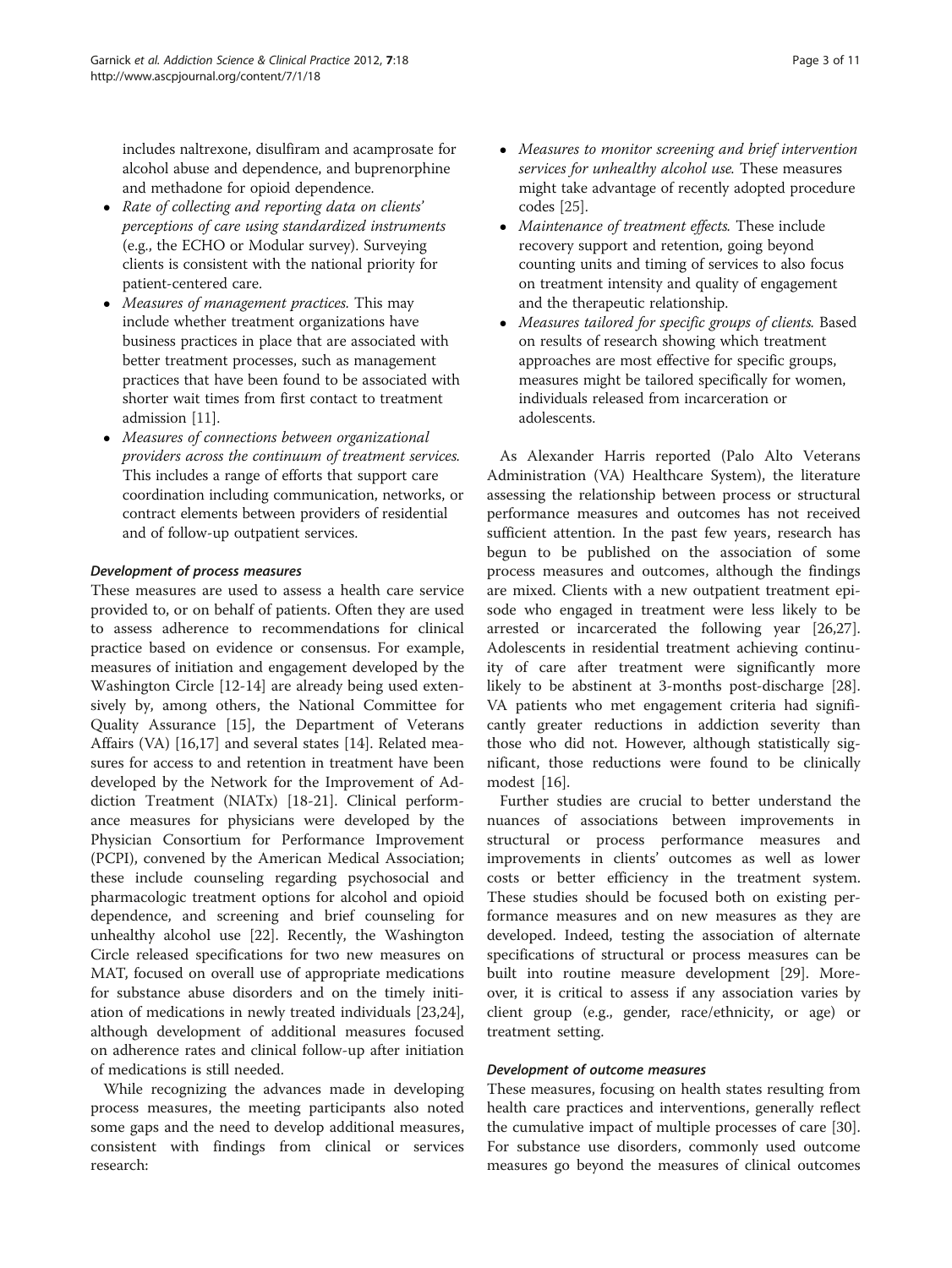or functioning commonly used for medical conditions to include non-clinical outcomes such as: stable and supportive housing [[31-34\]](#page-9-0); employment (for adults), educational involvement (for adolescents); and decreased criminal justice involvement. In addition, it is recognized that a broad group of service systems extending beyond the medical sector provide a coordinated menu of services and supports to maximize outcomes, e.g. recovery support, family, housing/homeless, child welfare, education, and criminal justice [[35\]](#page-9-0).

Given this context, additional development of performance measures focused on outcomes is needed in the following area:

• Measures that consider addiction as a chronic condition [[36\]](#page-9-0) and explore the emerging construct of recovery as it becomes more deconstructed and operationalized [\[37\]](#page-10-0). Initial efforts are needed to prioritize which new measures are needed, such as well-being, severity of alcohol or substance use, days of use, functionality in work and home life, and health status. The next step is translating these concepts into measure specifications.

# Development of composite measures

These measures go beyond single structural, process, or outcome measures. They combine multiple measures to give a broader picture of performance, but they may be complex to interpret and next steps in quality improvement may not be clear. For example, while there is some work on performance measures for co-occurring substance use disorders and mental health problems [\[38](#page-10-0)], little research has been focused on performance measures for treatment of clients who have co-occurring substance use disorders and chronic medical conditions. Participants also recommended that new composite measure development should also be considered in the following areas:

- Composite process measures that aggregate current substance abuse treatment process measures for a specific client. For example, a composite could include whether the client become engaged in treatment and was offered medication assisted treatment.
- Composite process measures that incorporate multiple components of the process of care for substance use disorders. This approach would expand beyond number and timing of treatment services to also include client perception of the quality of visits and client behavior indicative of engagement in the treatment process such as web discourse with clinicians [\[39\]](#page-10-0).
- Composite outcome measures at the client level that aggregate multiple outcomes. This outcome-focused composite might combine abstinence, housing and employment.
- Composite structural measures focused on whether an organization has a set of structural elements. Among structural measures to consider are organizational capacity; leadership/management; clinical and administrative supervision functions; documented treatment philosophies; workforce issues/characteristics such as inclusion of case managers, staff training/credentials, staff productivity and performance; financial practices; and organizational culture.

# Methodological and other considerations in using performance measures

In addition to developing performance measures, additional research is needed to critically examine performance measures in three areas: design issues and their impact on measure development and use; new sources of information, particularly electronic health records; and integration of performance measures with settings outside the specialty substance abuse treatment and with performance measures for medical conditions.

# Exploration of design issues

Both new measure development and research that is focused on performance measurement should be explicit about design issues. Otherwise the results of performance measurement can be misleading. Among the plethora of questions related to design issues, answers to the following four are key:

• What are appropriate approaches to case mix adjustment? This issue is crucial in adjusting for other influences in studies of the association between process measures and outcomes or in considering differences among client populations in comparisons across treatment facilities [[40\]](#page-10-0). In addition to the usual client-level variables used in case mix adjustment (e.g., age, gender, co-morbidities), additional variables (e.g., client self-selection or level of substance use before entry into treatment) also may be necessary to properly adjust for case mix for substance use disorders. In particular, case-mix adjustment methods should be further developed that have the following characteristics: availability in commonly used datasets (currently this generally means administrative data), illuminate any relevant disparities in treatment (e.g., racial/ethnic, gender, age) and can be targeted to specific populations (e.g., adolescents, pregnant women, individuals who are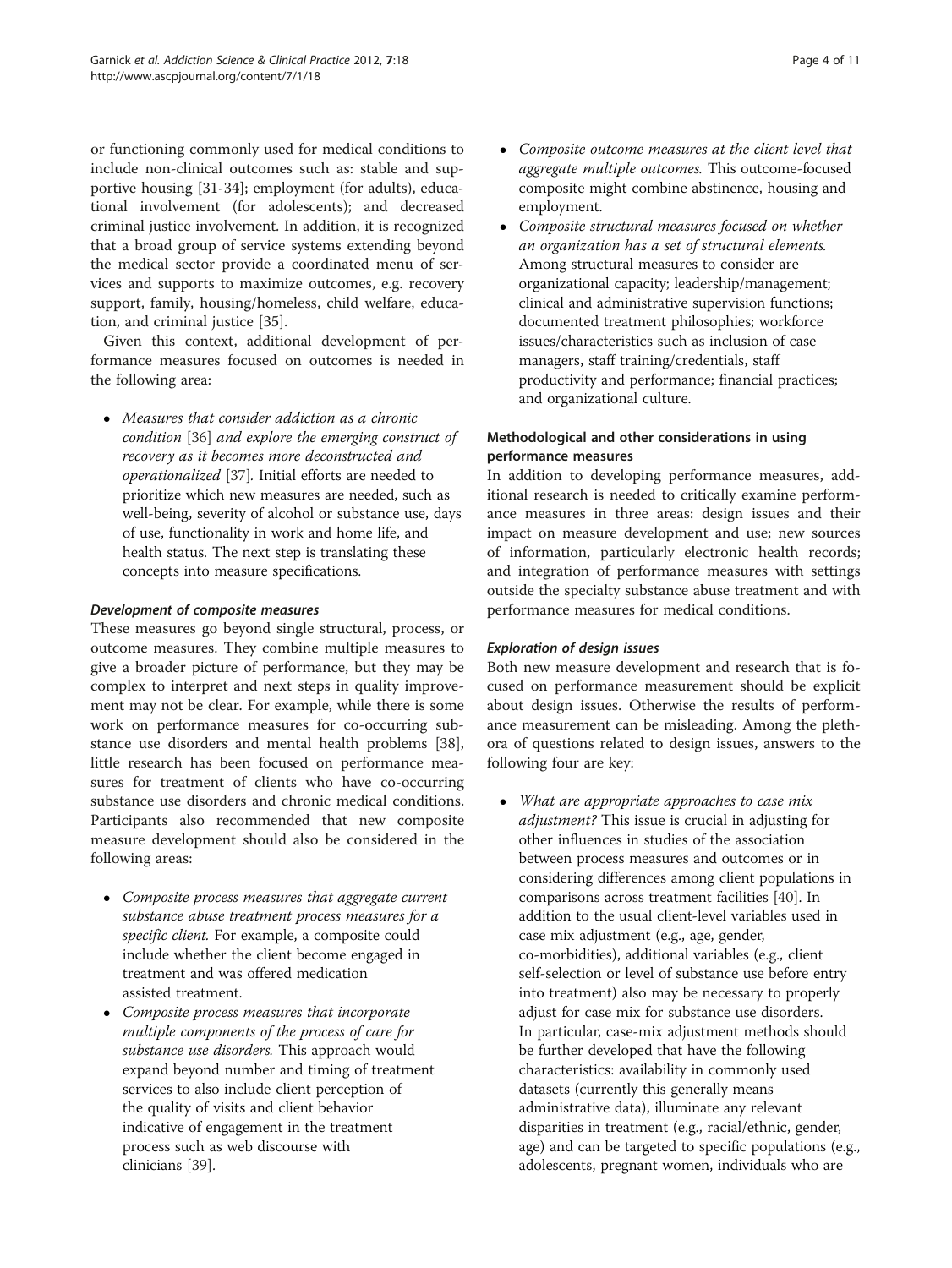homeless). At the same time, careful consideration needs to be given to the potential for case mix adjustment to mask important differences across groups.

- What contributes to variation in performance measures? This research is important for driving not only accountability but quality improvement efforts as well. Issues for consideration include how to attribute performance results when treatment for substance use disorders often is offered by a team of clinicians or how to interpret results when clinicians may see too few clients to make the statistics meaningful [[41](#page-10-0)]. Beyond the immediate influence of clinician/client interactions, it also is key to understand the extent to which variations in performance measures results can be attributed to system-level, facility-level, community-level, and client-level factors and how these can be teased out.
- How is research influenced by the timing of data collection during the course of treatment and follow-up? By carefully considering timing of data collection, researchers can address questions such as what is the relationship between process measures and outcomes related to substance use during or shortly after treatment and more distal functional outcomes. However, constraints may be introduced by the availability of data. For research using secondary data sources, data may be collected only at admission, at 90-day follow-up periods, at time of treatment service, or on an outcome event basis (e.g., date of arrest).
- How does the definition of a treatment episode influence the development of performance measures? Decisions on when to collect outcome data or assess process measures need to be considered in the context of how episodes of treatment for substance use disorders are defined (e.g., including only one cycle of treatment or also including a period of recovery), what constitutes termination of treatment and how recovery is conceptualized [[37](#page-10-0),[42,43\]](#page-10-0).

# Use of Electronic Health Records (EHRs) to incorporate new sources of information

New information for performance measurement is on the horizon with the accelerated pace of dissemination of EHRs, yet most current performance measures are focused on existing administrative data sources. EHRs have enormous potential to expand types of information, some of which is impossible to envision today including collection of more in-depth information, text mining of information from clinicians' notes using natural language programming, blending of data across sites and systems of care (subject to confidentiality restrictions), and ongoing data collection during the course of treatment.

This information, in turn, will allow for new measure development and implementation.

Thus, it is critical for those interested in research focused on performance measures for substance use disorders to: track what areas are being targeted for inclusion in EHRs; carefully assess what information should be collected and what is actually being captured; ensure the participation of providers of services for substance use disorders in EHRs; and monitor the pace of implementation. Recently, the NIDA Clinical Trials Network (CTN) undertook a consensus process to develop a treatmentrelevant set of common core data elements with standardized vocabularies relevant to drug addiction treatment that could be incorporated and widely adopted into harmonized electronic medical record systems [\[44](#page-10-0)]. Incorporation of information related to substance use disorders into mainstream medical EHR systems, would open up the possibility for the new development and research on composite measures that aggregate a focus on substance use disorders and medical conditions (e.g., diabetes, hypertension, depression).

Despite the fast pace of EHR development and its promise to improve the quality or performance measurement, it is important to guard against inflated expectations. In the short term, the standardized performance measurement that is essential for accountability will still rely on more traditional information sources, e.g., claims/encounter datasets or patient surveys. At the same time, collection of expanded information and new approaches to collecting data are also important in order to exploit the new opportunities that EHRs offer. As EHRs become more prevalent, the answers to the following questions need to be considered:

 What are treatment programs' and clinicians' perceptions of clinical decision-making software or performance measures that are fed back to them through EHRs? Qualitative studies are needed immediately to explore treatment programs' and clinicians' views about how incorporating into EHRs performance measures or clinical decision-making software that is designed to improve performance can help their care of individuals with substance use disorders. These studies, conducted in environments both before and after the implementation of EHRs, can help to identify treatment program administrators' and clinicians' impressions of the capacity of EHRs; explore variations in these impressions across geographic areas to discern if there are local cultures around appropriate treatment; and evaluate if clinicians' initial impressions are confirmed when EHRs actually are implemented.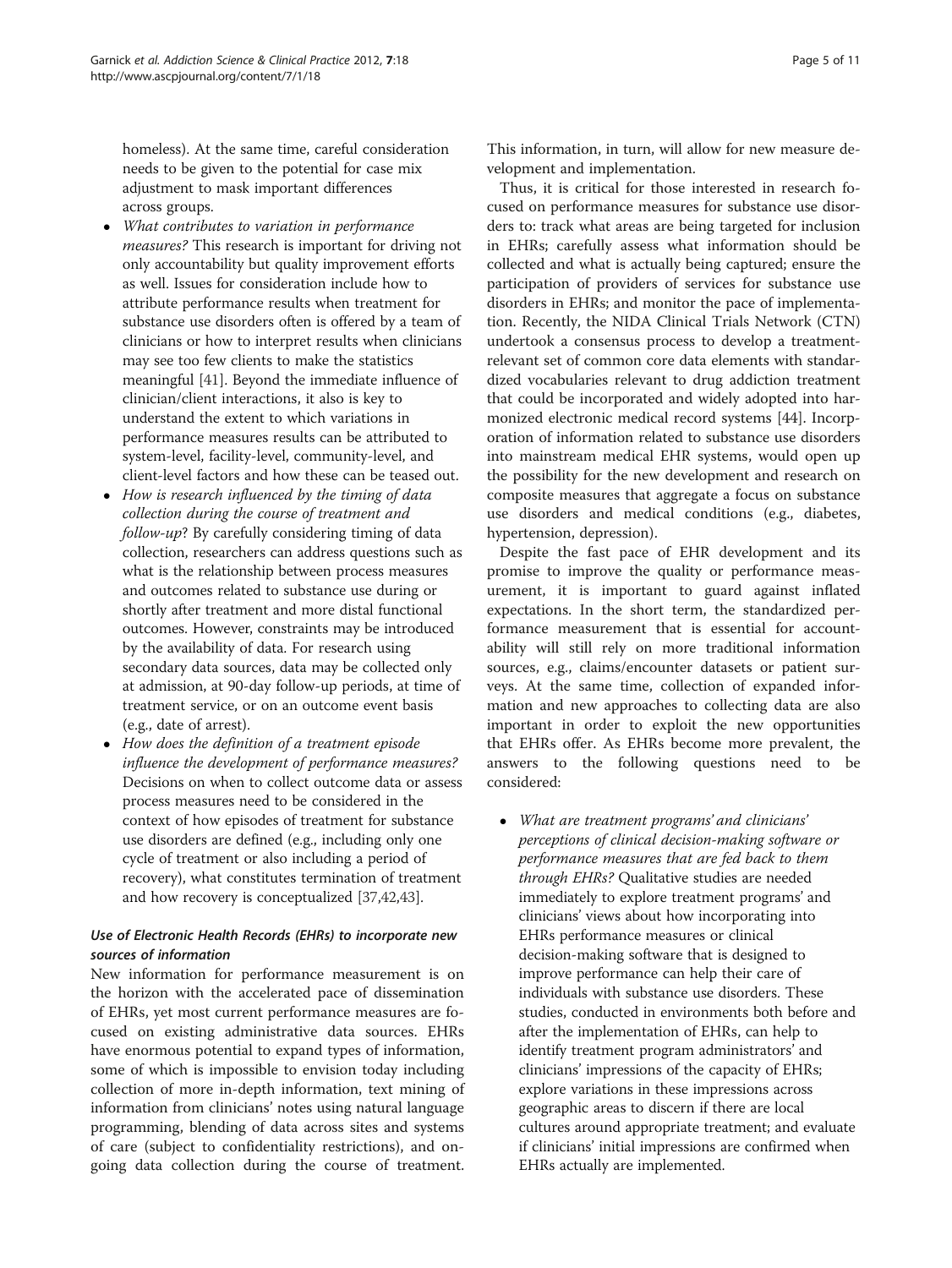- How do clinicians and clients interact with EHR software that feeds back information to them on performance measure scores? Research could offer input to the design of EHR features in terms of how clinicians and clients interact with the software, e.g., how do clinicians and clients engage with web-based tools for screening and reporting results of screening, treatment of substance use disorders, communication between clinicians and clients, or communication among clients or among consulting clinicians?
- What is the validity of performance measurement data collected through EHRs? Despite all the possibilities that are and will become available through EHRs, data validation still will be needed because the new technology is not a panacea [[45\]](#page-10-0). Issues will remain such as clients' accurately recalling or truthfully revealing their use of alcohol or drugs or clinicians responding to stigma by failing to record drug or alcohol abuse.
- How might EHRs be designed and implemented to deal with 42CFR regulations? For example, decision support software could be incorporated to prompt clinicians to get explicit approval for sharing data.

# Connection with broader measurement efforts

The treatment of individuals with substance use disorders has never been limited to specialty substance abuse treatment settings. The impetus for integration with general medical care has accelerated, however, with the national support for screening and brief intervention in primary care settings [[46](#page-10-0)], the development of health homes (also known as medical homes) that are accountable for individuals and their overall care, and a renewed focus on community health centers as sites of services [[47\]](#page-10-0). Moreover, there is a renewed focus on care coordination with the publication of a framework for measurement and compendium of existing measures [\[48](#page-10-0)]. Researchers need to consider the following questions, working collaboratively with the addiction field, those focused on performance measures for medical conditions, and those focused on performance measures for care coordination:

- What are ways that the recognition of substance use disorders influences performance measures in other areas within the health care and in other sectors (e.g., success in employment/school)? Specifically, what is the impact of diagnosis of substance use disorders on medical care quality, especially for chronic medical conditions?
- How is the quality of treatment for substance use disorders related to the quality of medical treatment including preventive services or treatment for chronic

conditions? For example, are organizations that provide better quality of treatment for substance use conditions also the ones providing better quality of treatment for other conditions? Does better quality of treatment for substance abuse conditions result in better outcomes for other conditions, such as diabetes or mental health conditions?

- What are key transitions and linkages for which performance measures should be developed: between levels of care in specialty treatment for substance use disorders; between sectors of the substance use and general medical treatment systems; and among other systems that impact clients (e.g., educational, criminal justice, and substance use prevention)?
- How can data be integrated and coordinated, as a basis for performance measures across treatment settings (e.g., medical or health homes, specialty medical settings, specialty behavioral health settings, and primary care) and across systems (e.g., treatment settings, criminal justice, and housing)?

# Implementation of performance measures for accountability and quality improvement

The third main area of recommendations for research is focused on what facilitates or impedes successful implementation of performance measures. For widespread adoption, implementation also warrants attention [[2,](#page-9-0)[49,50\]](#page-10-0). In this area, important lessons may come from best practices for implementation borrowed from general medicine, education, business/industry, manufacturing, or agriculture. Examples of best practices related to performance measures from other sectors may offer lessons on determining which incentives are most effective, setting goals, dealing with poor performance or feeding information back to treatment providers and clinicians.

In this section we first focus on descriptive studies that are needed to understand the current environment in which implementation of performance measures could take place. Next, we outline additional work related to implementation that pertains to capacity requirements, reporting on the results of performance measures to providers and the public, the role of incentives in improving performance, and the impact of public policies and cost considerations on the implementation of performance measurement.

# Understanding the current implementation of performance measures

Despite widespread use of performance measures, there is not yet systematic understanding of where and how they have been implemented. This area of fast-paced change makes the design of these studies challenging in order that they not be obsolete as soon as they are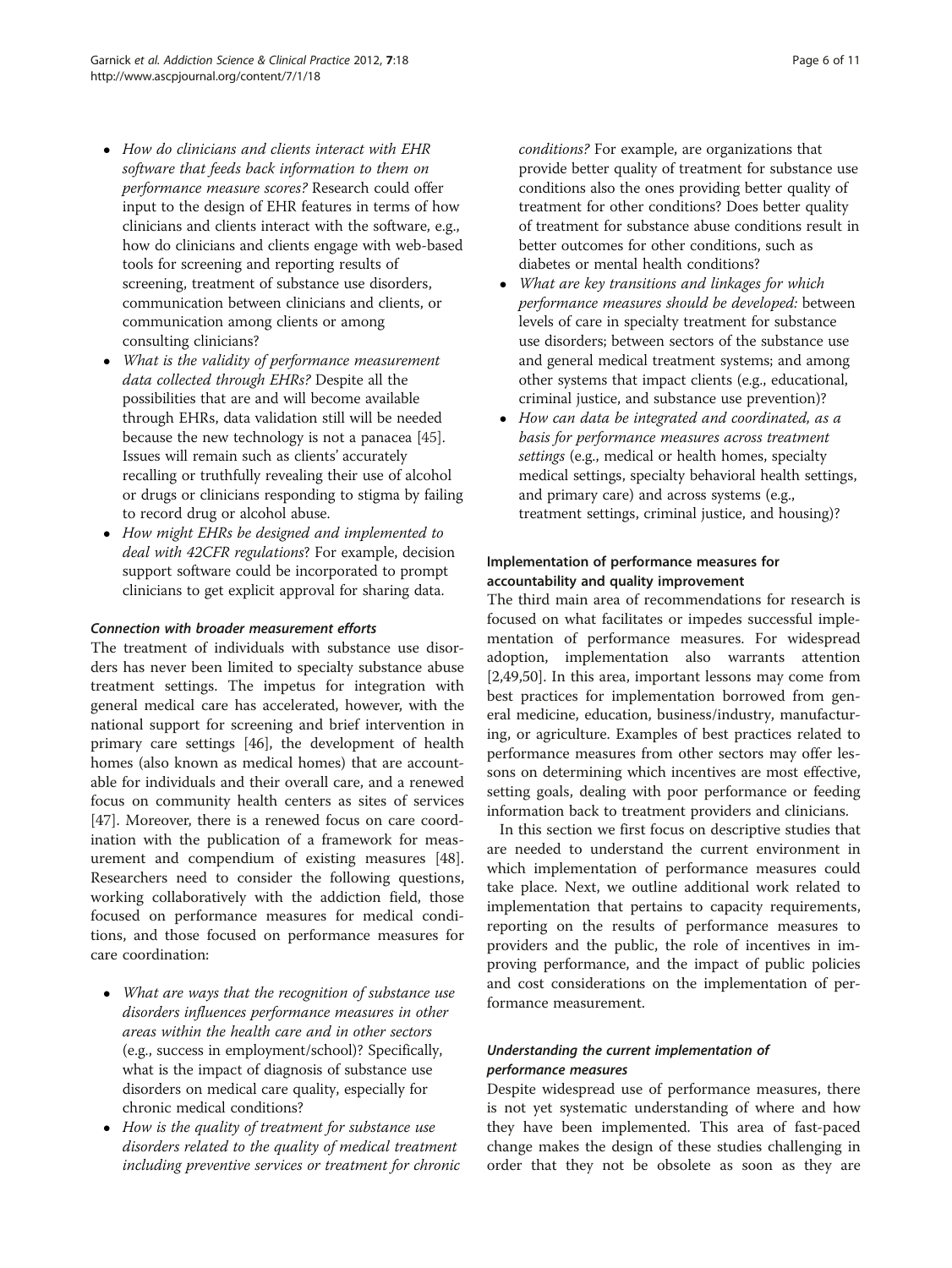completed. Studies focused on current implementation are needed to describe:

- What performance measurement is currently underway, by which groups using which performance measures (e.g., specialty treatment programs, Medicaid, commercial health plans, or states)?
- What results of performance measurement are available and how are they used. (e.g., public reporting, quality improvement efforts, incentive payment initiatives, or accountability for payment)?
- What are various stakeholders' roles in determining which performance measures to adopt and educating clinicians and treatment programs about the measures (e.g., state agencies, providers, consumers)?
- What level of effort is in place, particularly in state agencies, to implement performance measures in terms of staffing, data capacity, and evaluation of the implementation (e.g., training and technical support related to the use of measures)?

# Understanding capacity requirements for using performance measures

In order to implement performance measures, multiple players need a basic capacity to collect data, calculate measures and use these measures. Therefore, studies of current capacity of states, treatment providers and others also are required regarding:

- What minimal or optimal infrastructure is needed to implement performance measurement? What is the current capacity of specialty treatment programs for performance measurement, and what capacity is needed including minimum size (numbers of clients served), technology, staffing and training in data collection and interpretation, or resources?
- What are states' and treatment programs' current capacities to interface with each other, especially as this relates to using newer technologies such as EHRs as a tool for performance measurement?
- How do the methods by which performance measures are selected (e.g., imposed vs. chosen with clinician and treatment program participation) influence use of measures and improvement in performance?
- How do different levels of performance monitoring, reporting or accountability impact performance (e.g., treatment program, clinician group, or specific clinician levels)?
- What is the impact on implementation of performance measures of organizational culture/ leadership, clinician education, incentives for

adoption or sanctions for lack of adoption of performance measures, or participation in national programs such as NIATx?

# Reporting results of performance measures

The impact of reporting to consumers, clinicians, hospitals and health plans has been widely studied in the medical sector. Reporting on the impact of performance measures for substance use disorders is much less prevalent, although some states make provider-level information available to the general public (e.g., North Carolina and Oklahoma) and client-specific information to providers only (e.g., Oklahoma) [[14](#page-9-0)]. Currently, there is little research on these reports in terms of how often providers or the public access them and how they use them for quality improvement, accountability or selecting sites to seek treatment. Knowledge of consumers' understanding and use of performance measures may be an important component of developing new approaches to patient-centered care.

Moreover, it is well accepted that clients with substance use disorders differ from those seeking medical care in terms of readiness for treatment, co-occurrence of mental health problems, and coercion into treatment. How these differences influence consumers' use of public reports on the performance of treatment programs or clinicians has not yet been studied. Thus, research addressed at answering the following questions would be fruitful both in terms of reporting to consumers and reporting to treatment programs and clinicians.

- What information do consumers of services to treat substance use disorders, or their families, want or need when they look for treatment services?
- What would increase consumers or their families to awareness and use of publically reported information?
- What is the impact of providing feedback on performance to treatment programs in terms of changes in scores on process-focused performance measures or clients' outcomes?
- How do we package data for treatment programs or clinicians to most likely be used for performance improvement efforts?
- How can EHRs be used to offer client-specific feedback regarding meeting performance measures requirements to clinicians on a timely basis to facilitate the use of the information for quality improvement?

# Incentives for performance improvement

Performance-based contracting, in which payment is contingent upon meeting specified performance levels, has been implemented for general medicine [[51-53\]](#page-10-0) and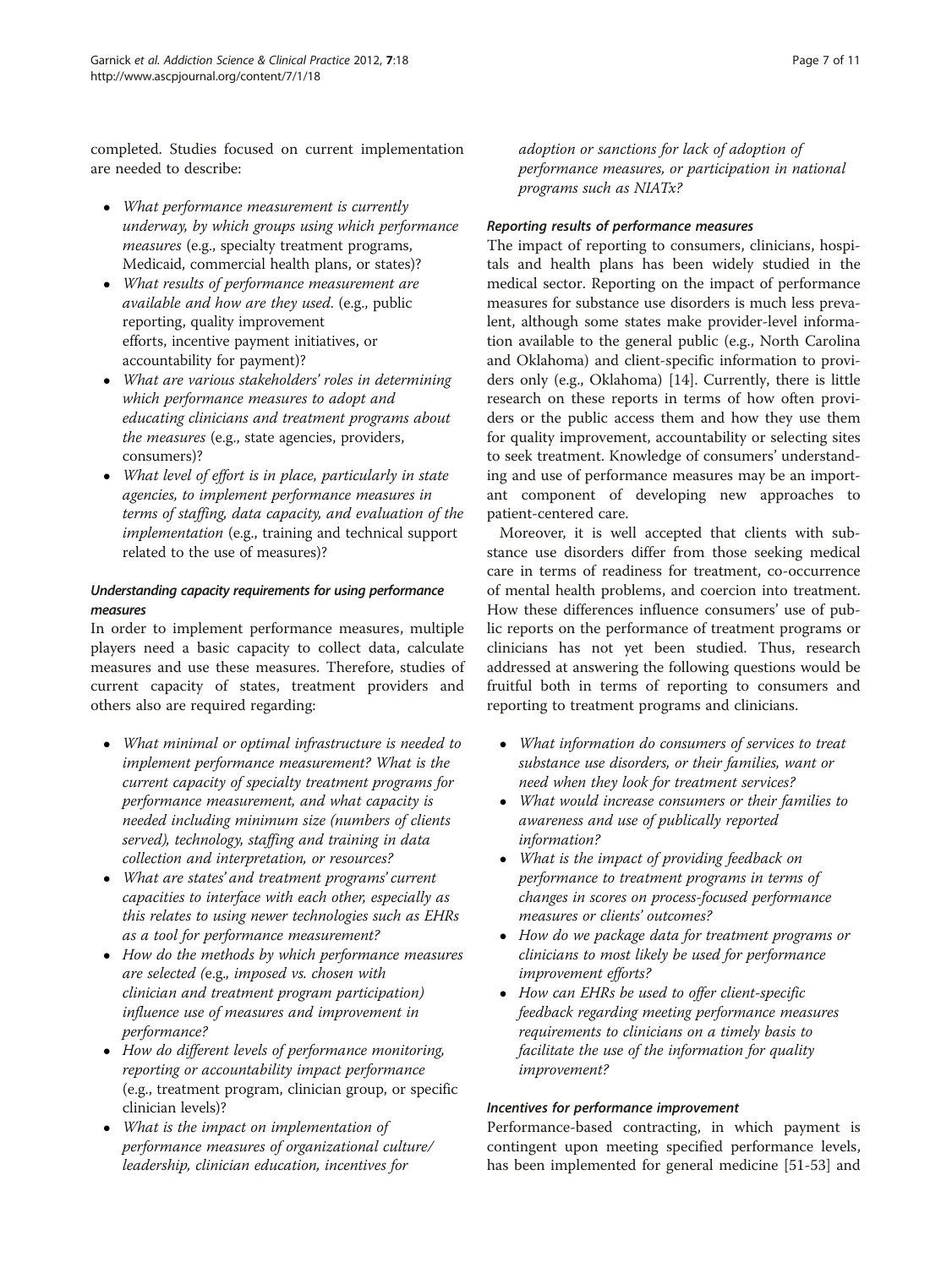included in health reform legislation and several ongoing demonstrations at the federal level [[54\]](#page-10-0). Effectiveness evidence is mixed, however [\[55\]](#page-10-0).

The lag in pay-for-performance focused on substance use disorders has been due, in part, to less consensus on performance measures and improvement strategies [[56\]](#page-10-0) and less suitable state data to support it. Nonetheless, some states have implemented this approach: Delaware had adopted it for outpatient treatment programs but recently dropped it [[57,58](#page-10-0)]; Maine implemented performance-based contracting for substance abuse in the early 1990's and a restructured version in 2007 [\[59-61](#page-10-0)]; Connecticut had a pilot project on connection to a lower level of care after intensive residential treatment and readmission to detoxification; and Massachusetts is in the planning stages [\[62](#page-10-0)]. In spring 2011, SAMHSA announced new requirements in the Block Grant applications for States to collect performance and outcome data which ultimately will be used to determine if States receive an incentive based on performance [[63](#page-10-0)].

Incentive-based payment approaches will be promulgated more widely, and thus research should address a broad range of questions listed below. Ideally, researchers could capitalize on new implementation of incentivebased payment schemes to embed randomized design to examine the impact on quality. The questions listed below are focused on the implementation of incentivebased payment systems as they relate to selecting performance measures and eliciting participation. Design of the incentives is beyond the scope of this paper.

- What performance measures for substance use disorders currently are being used for incentive-based payments?
- Are incentives based on performance measures effective ways of promoting adoption of evidencebased practices and new technologies by clinicians who treat individuals with substance use disorders?
- What is the role of public recognition through reporting on performance measures in influencing performance improvement for facilities and clinicians?
- What are unintended consequences of incentivizing specific aspects of performance (e.g., changes in performance in areas that are not the focus of the performance measure)?
- What is the impact on client access and outcomes when linking funding to different types of performance measures (i.e., structure, process, or outcome)?
- What elements in designing the implementation of incentive-based schemes that might promote

sustainability? (e.g., involving end users in selecting and specifying the performance measures).

• How might incentives be designed to focus on performance measures based on proximal (during treatment) outcomes rather than longer term outcomes?

# Policy and cost impacts on implementation of performance measures

Policies at the federal, state and local levels, in addition to the cost of performance measurement, potentially can influence their implementation. Research understanding these influences is necessary for any successful implementation of measures. Potential research questions include:

- How do federal, state and local policies drive the types of performance measures for substance use disorders that are implemented? As noted above, SAMHSA's changes to the Block Grant applications for both substance abuse and mental health (which optionally can be combined), will place a greater emphasis on performance measures at the state level.
- What is the impact of health reform legislation? With the new emphasis under health reform on health homes and on integration of primary and specialty care, research is needed to evaluate how performance measures are used in these settings.
- Do structural barriers on treatment retention bias possible improvement in performance measures because individuals may not receive treatment for services not covered by their insurance policies (e.g., treatment for relapse management)?
- What are the cost implications of the inclusion of performance measures for treatment programs (e.g., data collection, staff time, interpreting and acting on results)?
- Does the cost of implementing performance measures at the state or treatment provider level outweigh the potential improvements in quality of client treatment and savings through more efficient provision of services?

# Barriers and facilitators to measure development and research

The complex health care environment presents challenges. Thus, the meeting participants also focused on the need for understanding the barriers and facilitators for research to support measure development and implementation. Investigation would be useful in studying the following areas: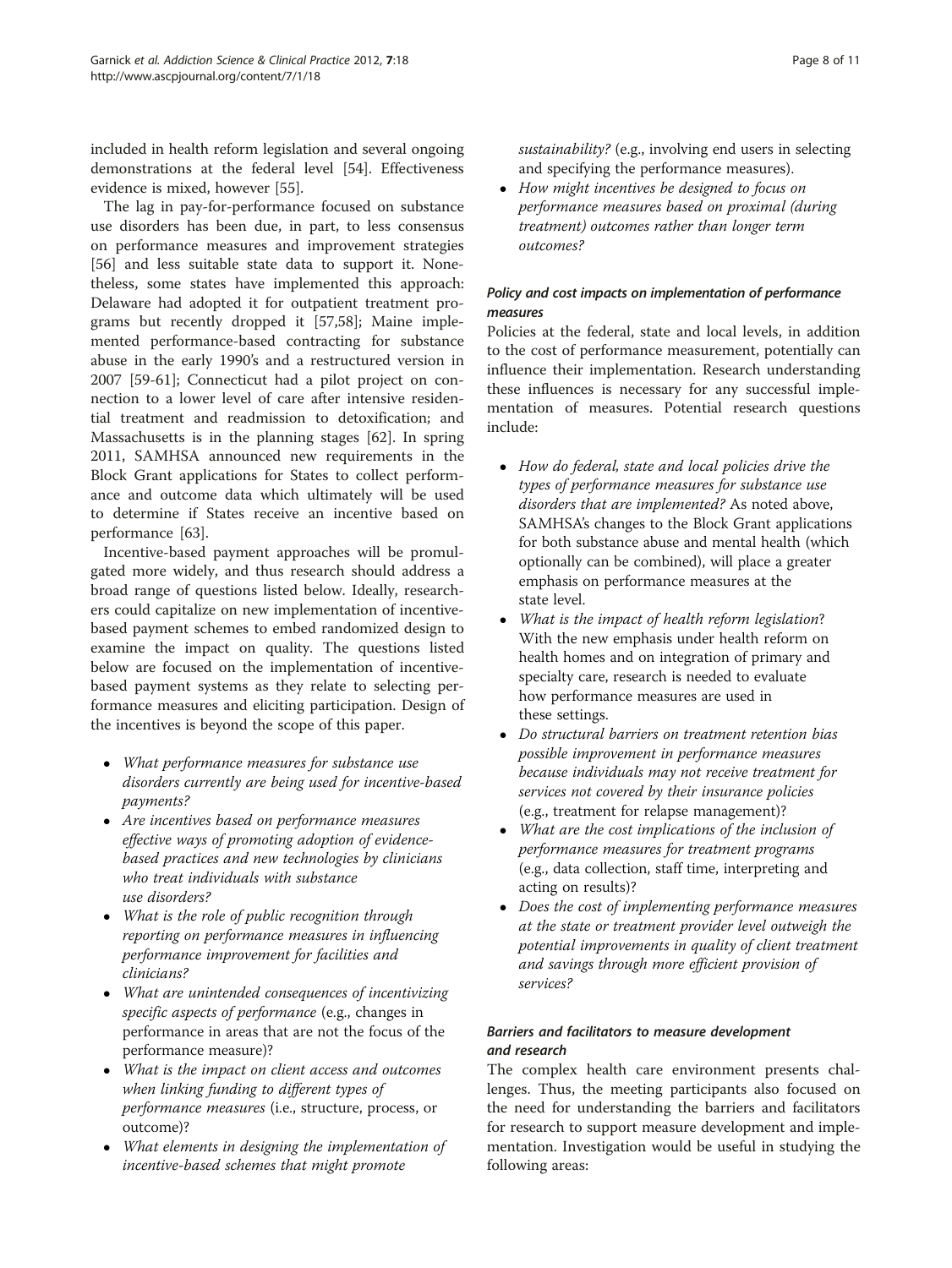- What steps are key in developing and implementing performance measures for substance use disorders so that the time period from measure conceptualization, specification, testing and implementation can become more rapid?
- What are specific audiences' needs and the implications for measure development and implementation that is more audience targeted? For example, might practitioners and consumers become more involved in driving the development of measures, e.g., by exploring some of the basic tenants of participatory action research so that the users of measures are involved at the inception of measure development? Or, might treatment program directors be included in development so that the information they need to make crucial decisions is included? Or, might clinicians weigh in on the issue of considering clients' outcomes throughout the treatment process?
- What are the issues to consider in developing performance measures for substance use disorders so that the impact of unintended consequences can be minimized? (e.g., measures that are not as easily "gameable" through careful specification and testing).
- What is the landscape on obstacles to information exchange or data sharing that may preclude performance measurement and/or protect clients, particularly barriers to sharing information outside of specific provider settings, between specialty treatment and general medical treatment settings, and across sectors such as integrating data from educational systems? Both practical issues with data sharing and legal issues such as 42 CFR structures need to be better understood [\[64\]](#page-10-0).
- With a new focus on EHR, might treatment programs or clinicians be prompted to elicit clients' permission to share clinical information?

# Conclusion

Research focused on performance measures for substance use disorders is both exciting and challenging because it is conducted in a context that is changing in some ways that we can anticipate and other ways that we cannot easily envision. Performance measurement for substance use disorders will need to adapt to new approaches to treatment, federal regulations on parity for behavioral health care, national health reform, and an atmosphere of heightened interest in quality and performance measures across the health care system. Given the National Quality Strategy [[65\]](#page-10-0) and SAMHSA's response [[66\]](#page-10-0), performance measures need to place substance abuse treatment in the context of personcentered care, which implies active roles for individual clients and their families.

New measures will need to be developed and current measures will need to be refined to take into account new treatment approaches, such as the use of electronic communication between providers and clients using new technologies such as tablet computers and smart phones that were not available even a few years ago. However, dissemination of these innovations is not universal. For example, electronic health records hold promise for breakthroughs in performance measurement and quality improvement, but they are not yet widely used or available within specialty substance use treatment.

Often tradeoffs will need to be considered between the simplicity of a performance measure that may be easier to implement more broadly versus a more complex measure that may be better able to capture clinical quality but that may be more difficult to implement. Therefore, research needs to be grounded in the current environment and also forward looking in order to be useful in a rapidly changing healthcare system.

Within this complex and changing environment, the meeting reported on here offers a snapshot of current topics and suggestions for research questions. We hope that if these areas are studied, performance measures for unhealthy substance use and substance use disorders will better serve to support our common goals – improving access and quality of care for individuals with substance use disorders.

#### Competing interests

The authors declare that they have no competing interests.

#### Authors' contributions

DWG chaired the committee that planned the meeting, chaired sessions during the meeting and drafted the manuscript. CMH participated in meeting planning, presented background materials, led breakout groups, and drafted the manuscript. AA participated in meeting planning, prepared background materials, compiled notes from the meeting, and participated in drafting the manuscript. FM participated in meeting planning, served as co-chair, led breakout groups and participated in drafting the manuscript. CW participated in meeting planning and in drafting the manuscript. All authors read and approved the final manuscript.

#### Acknowledgements

This project was supported by the Substance Abuse and Mental Health Services Administration, the National Institute on Drug Abuse, and the Brandeis/Harvard NIDA Center on Managed Care and Drug Abuse Treatment (Grant P50 DA 010233).

For their insights, we also thank the meeting participants (affiliations listed as of March 2010): Joann Albright, Magellan Health Services; Teresa Anderson, University of Massachusetts Medical School; John Bartlett, The Avisa Group; Katharine Bradley, Department of Veterans Affairs, Puget Sound Health Care System; Thomas Brady, NIDA; Victor A. Capoccia, Open Society Institute; Mady Chalk, Treatment Research Institute; Redonna Chandler, National Institute on Drug Abuse; Kejun Cheng, NIDA; Wilson Compton, NIDA; Timothy Condon, NIDA; Fran Cotter, SAMHSA; Sarah Duffy, NIDA; John Finney, Department of Veterans Affairs, Palo Alto Health Care System; Jay Ford, Network for the Improvement of Addiction Treatment (NIATx); David Gastfriend, Alkermes, Inc.; Suzanne Gelber, The Avisa Group; Sean Haley, National Association of State Alcohol and Drug Abuse Directors; Andrew Hanchett, New York State Department of Health;; Alex Harris, Department of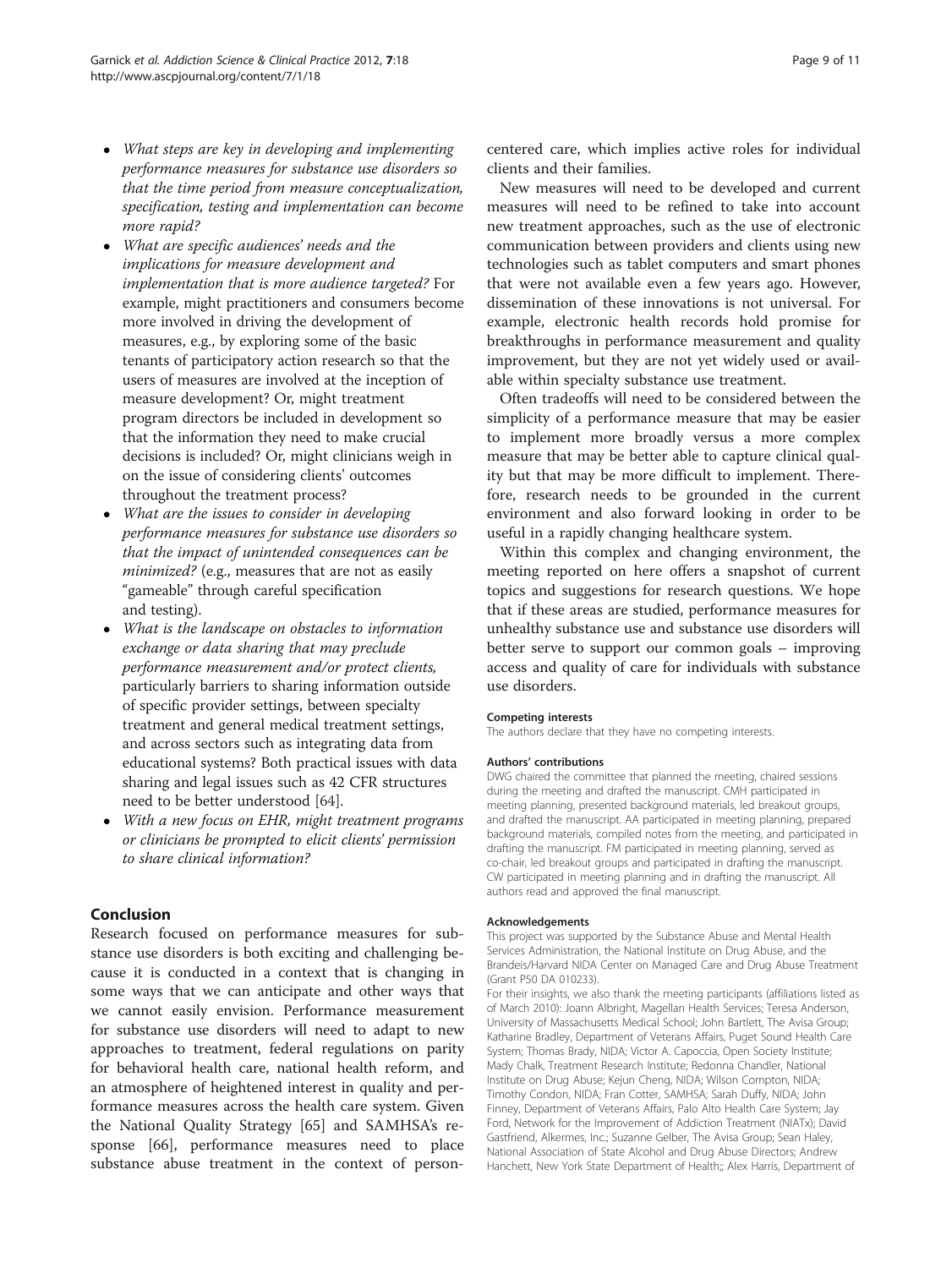<span id="page-9-0"></span>Veterans Affair;Rick Harwood, National Association of State Alcohol and Drug Abuse Directors (NASADAD); Kimberly Hepner, RAND Corporation; Anne Herron, SAMHSA; Alice Huber, Washington State Department of Social and Health Services; Keith HumphreysDepartment of Veterans Affairs, Palo Alto Health Care System; Petra Jacobs, NIDA; Richard Jenkins, NIDA; Kim Johnson, NIATx; Jack Kemp, Treatment Research Institute; Cherry Lowman, National Institute on Alcohol Abuse and Alcoholism; Kara Mandell, NASADAD; David McCann, NIDA; Carol McDaid, Capitol Decisions, Inc.; Mary Ellen Michel, NIDA; Kay Miller, Thomson Reuters; Charlotte Mullican, Agency for Healthcare Research and Quality; Harold Perl, NIDA; Harold Pincus, Columbia University; Traci Rieckmann, Oregon Health and Science University; Rhonda Robinson-Beale, OptumHealth Behavioral Solutions; Richard Saitz, Boston Medical Center; Jeffrey Samet, Boston University School of Medicine; Patricia Santora, SAMHSA; Robert Saunders, National Committee for Quality Assurance; Jack B. Stein, NIDA; Geetha Subramaniam, NIDA; Betty Tai, NIDA.

#### Author details

<sup>1</sup>Institute for Behavioral Health, The Heller School for Social Policy and Management, Brandeis University, Waltham, MA, USA. <sup>2</sup>Chair, Washington Circle and FAM Consulting, Yorktown Heights, NY, USA. <sup>3</sup>Division of Research, Northern California Kaiser Permanente, University of California, San Francisco, CA, USA.

#### Received: 13 August 2012 Accepted: 31 August 2012 Published: 11 September 2012

#### References

- Institute of Medicine: Medicare: A Strategy for Quality Assurance, Volume II. Washington, DC: National Academies Press; 1990.
- 2. Pincus HA, Spaeth-Rublee B, Watkins KE: Analysis & commentary: The case for measuring quality in mental health and substance abuse care. Health Aff Millwood 2011, 30(4):730–736.
- 3. The Washington Circle: The Washington Circle.<http://www.washingtoncircle.org>. 4. Institute of Medicine: Improving the Quality of Health Care for Mental Health
- and Substance Use Conditions. Washington, DC: National Academies Press; 2006.
- 5. Horgan C, Garnick DW: The quality of care for adults with mental and addictive disorders: Issues in performance measurement. Background paper for the Institute of Medicine Report "Improving the Quality of Health Care for Mental Health and Substance Use Conditions" 2005, <http://sihp.brandeis.edu/ibh/pdfs/IOMJan05submitted.pdf>.
- 6. McCarty D, McConnell KJ, Schmidt LA: Priorities for policy research on treatments for alcohol and drug use disorders. J Subst Abuse Treat 2010, 39(2):87–95.
- 7. National Quality Forum: National Voluntary Consensus Standards for the Treatment of Substance Use Conditions: Evidence-Based Treatment Practices—A Consensus Report. Washington, DC: National Quality Forum; 2007.
- 8. McGlynn EA: Choosing and evaluating clinical performance measures. The Joint Commission journal on quality improvement 1998, 24(9):470–479.
- 9. National Committee for Quality Assurance: Managed Behavioral Healthcare Organizations Accreditation.<http://www.ncqa.org/tabid/94/Default.aspx>.
- 10. The Joint Commission: Comprehensive Accreditation Manual for Behavioral Healthcare. Oakbrook Terrace, Illinois: Joint Commission Resources; 2011.
- 11. McConnell KJ, Hoffman KA, Quanbeck A, McCarty D: Management practices in substance abuse treatment programs. J Subst Abuse Treat 2009, 37(1):79–89.
- 12. Garnick DW, Lee MT, Chalk M, Gastfriend D, Horgan CM, McCorry F, McLellan AT, Merrick EL: Establishing the feasibility of performance measures for alcohol and other drugs. J Subst Abuse Treat 2002, 23(4):375–385.
- 13. Garnick DW, Lee MT, Horgan CM, Acevedo A: Washington Circle Public Sector W: Adapting Washington Circle performance measures for public sector substance abuse treatment systems. J Subst Abuse Treat 2009, 36(3):265–277.
- 14. Garnick DW, Lee MT, Horgan C, Acevedo A, Botticelli M, Clark S, Davis S, Gallati R, Haberlin K, Hanchett A, et al: Lessons from five states: Public sector use of the Washington Circle performance measures. J Subst Abuse Treat 2011, 40(3):241–254.
- 15. National Committee for Quality Assurance: NCQA HEDIS. 2011. [http://www.ncqa.org/tabid/1223/Default.aspx.](http://www.ncqa.org/tabid/1223/Default.aspx)
- 16. Harris AH, Humphreys K, Bowe T, Tiet Q, Finney JW: Does meeting the HEDIS substance abuse treatment engagement criterion predict patient outcomes? J Behav Health Serv Res 2010, 37(1):25–39.
- 17. Harris AH, Humphreys K, Finney JW: Veterans Affairs facility performance on Washington Circle indicators and casemix-adjusted effectiveness. J Subst Abuse Treat 2007, 33(4):333–339.
- 18. Hoffman KA, Ford JH 2nd, Choi D, Gustafson DH, McCarty D: Replication and sustainability of improved access and retention within the Network for the Improvement of Addiction Treatment. Drug Alcohol Depend 2008, 98(1–2):63–69.
- 19. McCarty D, Gustafson D, Capoccia VA, Cotter F: Improving care for the treatment of alcohol and drug disorders. J Behav Health Serv Res 2009, 36(1):52–60.
- 20. Capoccia VA, Cotter F, Gustafson DH, Cassidy EF, Ford JH 2nd, Madden L, Owens BH, Farnum SO, McCarty D, Molfenter T: Making "stone soup": improvements in clinic access and retention in addiction treatment. Jt Comm J Qual Patient Saf 2007, 33(2):95–103.
- 21. McCarty D, Gustafson DH, Wisdom JP, Ford J, Choi D, Molfenter T, Capoccia V, Cotter F: The Network for the Improvement of Addiction Treatment (NIATx): enhancing access and retention. Drug Alcohol Depend 2007, 88(2–3):138–145.
- 22. American Medical Association: Physician Consortium for Performance Improvement (PCPI). [http://www.ama-assn.org/ama/pub/physician-resources/](http://www.ama-assn.org/ama/pub/physician-resources/clinical-practice-improvement/clinical-quality/physician-consortium-performance-improvement.shtml) [clinical-practice-improvement/clinical-quality/physician-consortium](http://www.ama-assn.org/ama/pub/physician-resources/clinical-practice-improvement/clinical-quality/physician-consortium-performance-improvement.shtml)[performance-improvement.shtml.](http://www.ama-assn.org/ama/pub/physician-resources/clinical-practice-improvement/clinical-quality/physician-consortium-performance-improvement.shtml)
- 23. Thomas CP, Garnick DW, Horgan CM, McCorry F, Gmyrek A, Chalk M, Gastfriend DR, Rinaldo SG, Albright J, Capoccia VA, et al: Advancing performance measures for use of medications in substance abuse treatment. J Subst Abuse Treat 2011, 40(1):35-43.
- 24. Thomas CP, Horgan C, Garnick DW, et al: A Standardized Measure for Assessing Use of Pharmacotherapy in Treating Substance Use Disorders: Rationale, Conceptualization and Pilot Test Results: Working manuscript.
- 25. Fussell HE, Rieckmann TR, Quick MB: Medicaid reimbursement for screening and brief intervention for substance misuse. Psychiatr Serv 2011, 62(3):306–309.
- 26. Garnick DW, Horgan CM, Lee MT, Panas L, Ritter GA, Davis S, Leeper T, Moore R, Reynolds M: Are Washington Circle performance measures associated with decreased criminal activity following treatment? J Subst Abuse Treat 2007, 33(4):341–352.
- 27. Campbell KM: Impact of record-linkage methodology on performance indicators and multivariate relationships. J Subst Abuse Treat 2009, 36(1):110–117.
- 28. Garner BR, Godley MD, Funk RR, Lee MT, Garnick DW: The Washington Circle continuity of care performance measure: predictive validity with adolescents discharged from residential treatment. J Subst Abuse Treat 2010, 38(1):3–11.
- 29. Harris AH, Kivlahan DR, Bowe T, Finney JW, Humphreys K: Developing and validating process measures of health care quality: an application to alcohol use disorder treatment. Med Care 2009, 47(12):1244–1250.
- 30. Mant J: Process versus outcome indicators in the assessment of quality of health care. Int J Qual Health Care 2001, 13(6):475–480.
- 31. Rosenheck R, Kasprow W, Frisman L, Liu-Mares W: Cost-effectiveness of supported housing for homeless persons with mental illness. Arch Gen Psychiatry 2003, 60(9):940–951.
- 32. Rickards LD, McGraw SA, Araki L, Casey RJ, High CW, Hombs ME, Raysor RS: Collaborative initiative to help end chronic homelessness: introduction. J Behav Health Serv Res 2009, 37(2):149–166.
- 33. Kresky-Wolff M, Larson MJ, O'Brien RW, McGraw SA: Supportive housing approaches in the Collaborative Initiative to Help End Chronic Homelessness (CICH). J Behav Health Serv Res 2010, 37(2):213-225.
- 34. Gold M, Savage B, Sherman D: Joint Submission to the Ontario Ministry of Municipal Affairs and Housing Long-term Affordable Housing Consultation Session. 2009. [http://www.camh.ca/en/hospital/about\\_camh/](http://www.camh.ca/en/hospital/about_camh/influencing_public_policy/public_policy_submissions/housing/Documents/Joint%20Housing%20Consultation%20Submission%20July%2022%2009.pdf) [influencing\\_public\\_policy/public\\_policy\\_submissions/housing/Documents/](http://www.camh.ca/en/hospital/about_camh/influencing_public_policy/public_policy_submissions/housing/Documents/Joint%20Housing%20Consultation%20Submission%20July%2022%2009.pdf) [Joint%20Housing%20Consultation%20Submission%20July%2022%2009.pdf.](http://www.camh.ca/en/hospital/about_camh/influencing_public_policy/public_policy_submissions/housing/Documents/Joint%20Housing%20Consultation%20Submission%20July%2022%2009.pdf)
- 35. Addiction Technology Transfer Center Network: The Shift to Recovery-Oriented Systems.<http://www.nattc.org/learn/topics/rosc>.
- 36. McLellan AT, McKay JR, Forman R, Cacciola J, Kemp J: Reconsidering the evaluation of addiction treatment: from retrospective follow-up to concurrent recovery monitoring. Addiction 2005, 100(4):447–458.